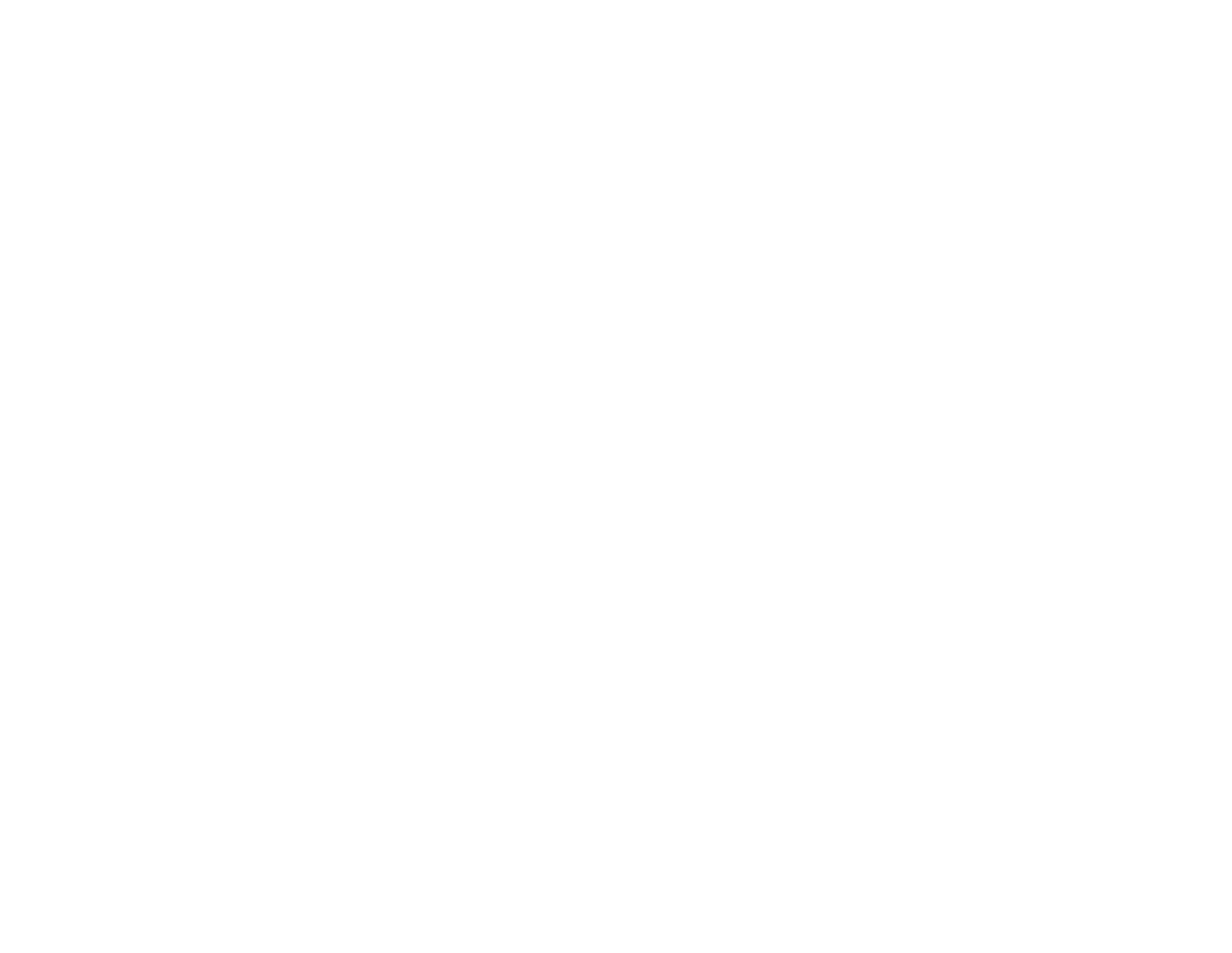### **NOTES**

## **CONTENTS**

| Assembling & Using Your Product4 |
|----------------------------------|
|                                  |
|                                  |
|                                  |
|                                  |
|                                  |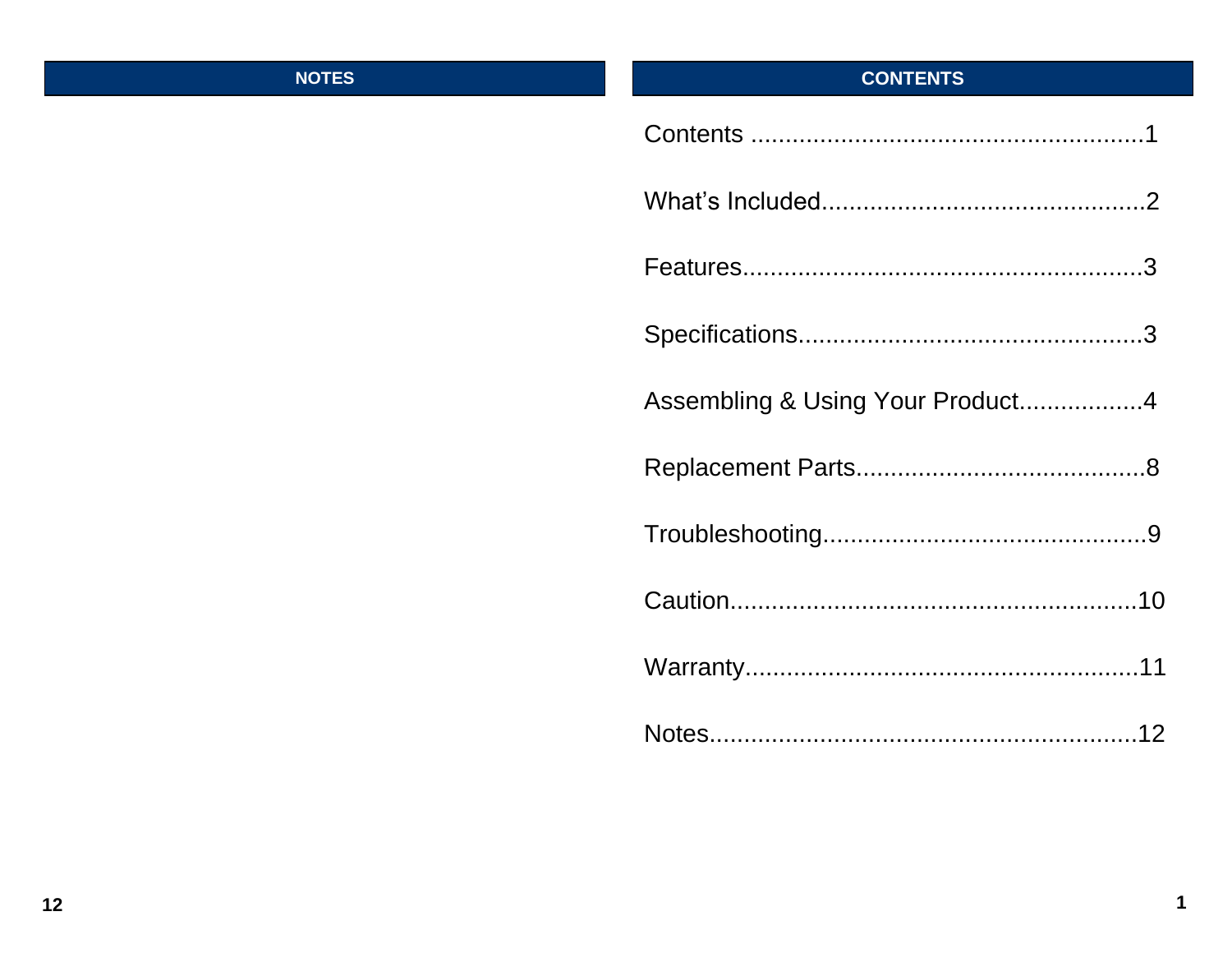### **WHAT'S INCLUDED**

### **LIMITED WARRANTY INFORMATION**





Fountain Fountain (3 LED lights pre-installed) Back Door  $1x$   $1x$ 





Fountain Pump Transformer  $1x$   $1x$ 



*\*Pump may be packaged separately in an outer box located in the outer Styrofoam packaging.*

Thank you for choosing an Alpine product! We aim to please with our wide range of products including Fountains, Birdbaths, Statuary, Pond Supplies & More. All of our products are constructed from the highest quality materials. In the event that we have not achieved our usual standard of excellence, we will repair or replace, at our discretion, within the warranty period. A valid proof of purchase, with the purchase date clearly indicated, must be provided. Photos of defective merchandise will also be required to help distinguish the actual cause of the defect. Please read below for a detailed description of warranty coverage.

### • **Water Damage**

Alpine products are not manufactured to withstand extreme temperatures. Improper storage that allows water to freeze within a product may cause damage, is considered negligence, and will not be covered under this warranty. The use of "hard water," and/or caustic cleaners, can affect the painted or other finishes. Failure to keep the unit clean, and use of such additives/cleaners, will also void the warranty. Please note: for fountains, it is normal for some splashing to occur and protecting the immediate surfaces is not the responsibility of Alpine Corporation.

### • **Paint & Color (Retention and/or Loss)**

The use of water will cause natural erosion to the color. This area can be touched up using standard paint. The paint is designed to protect the entire finish against breakdown of color. As with any product, all finishes with time will gradually fade and discolor. The warranty will only cover against severe or complete fading, within the first year from date of purchase, with the above exclusion.

### • **Procedure/Service**

Should a warranty/claim be needed, you should contact the retailer from whom you purchased the product. If that is not an option, you can contact Alpine Corporation a[t www.alpine4u.com.](http://www.alpine4u.com/) When contacting Alpine Corporation, you must be prepared to show proof of purchase, provide photographs and any other information needed to validate your claim. This may be necessary to distinguish between a partial or complete replacement of a defective product. The warranty does not cover any items with multiple parts; the warranty will ONLY cover the individual component of the unit/item that may be defective. Replacement parts can be made available to a consumer through the original selling party, or an approved parts retailer. If this is not an option, contact our customer service department. *Item is covered under one year limited warranty from the date of purchase. When requesting replacement parts due to a warranty claim after 30 days of purchase, credit card information will be requested for shipping charges.*

• **Not Covered Under Warranty** 

The limited warranty will NOT cover cases of damages due to:

- 1. Damages caused in Transit
- 2. Inadequate care and/or neglect
- 3. Environmental and/or natural elements
- 4. Immersion in water, unless specified
- 5. Improper Installation/Storage and/or Maintenance

*This warranty is void if the product has been damaged by accident, misuse, negligence, improper installation*  and/or modifications have occurred. This includes any and/or all defects arising out of freezing water damage, *hard water damage, failure to keep the unit clean and free of harmful additives such as bleach, chlorine, etc…. which affects the paint and/or parts. This warranty also does not cover any additional charges or installation, removal, disposal and/or shipping costs or consequential damage associated with any warranty claim.*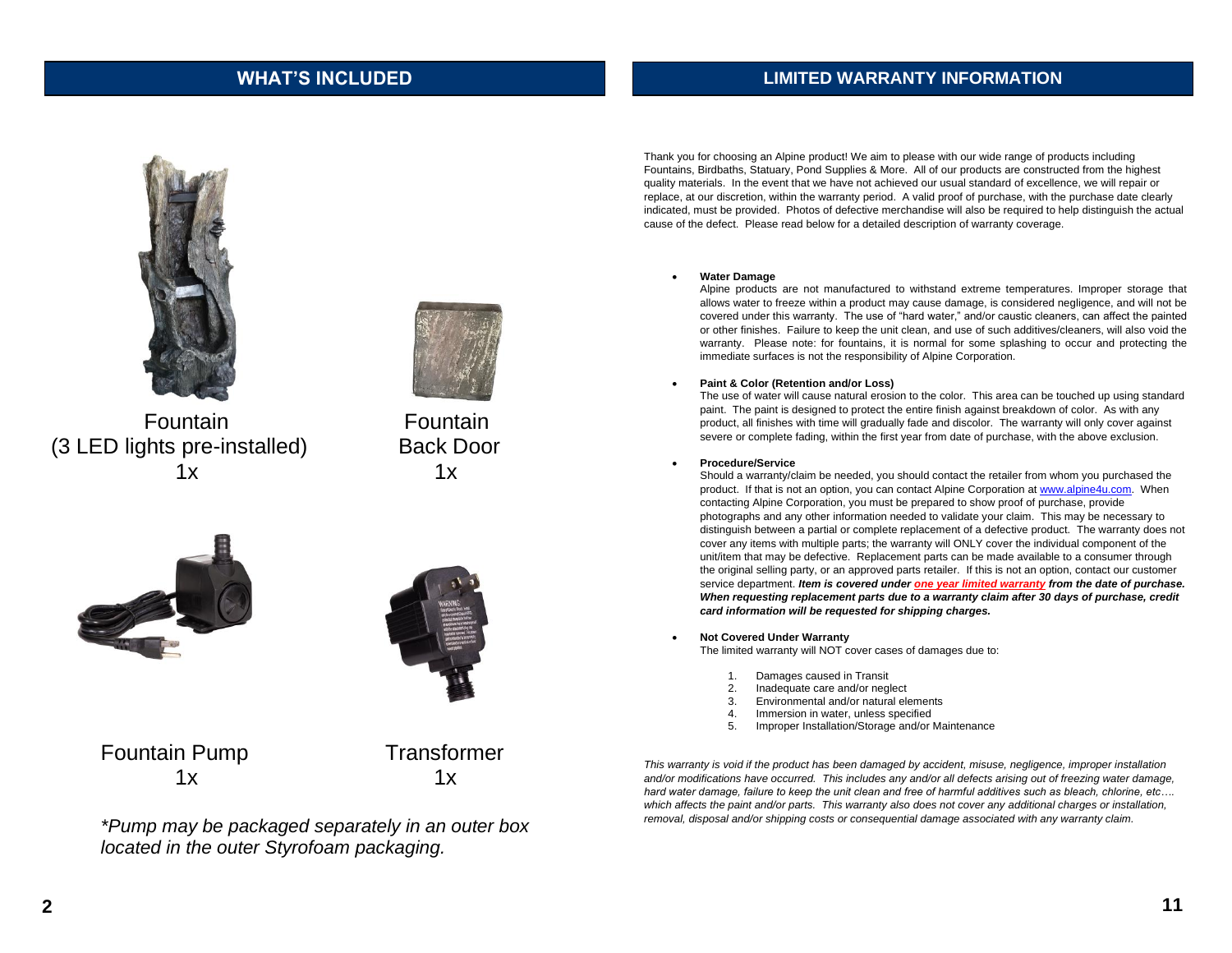### **REPLACEMENT PART ITEM#**

- Submersible Stream Pump ………….PAD400
- Replaceable Transformer……….….....PL022T
- Replacement LED Light……………… RLS100

- **ALSO AVAILABLE FROM ALPINE**
- Fountain Care Formula…………….....PPL102 Foam and scale remover for indoor and outdoor fountains.
- Americana® UV Acrylic Sealer ...……RRR106 Provides protective clear coating for all painted surfaces.
- Touch Up Paint Kit....…………….…....RTD102 Includes primer, thinner, 7 paint colors, applicator and sealer.

**3.** From the back opening of the fountain connect the vinyl tubing from inside the fountain into the water pump, then place the pump back into the fountain. *Note: The rubber tubing and LED cords may be zip-tied together. Cut with scissors (be careful not to puncture the tubing) to remove before connecting the tubing to the pump.*



**4.** Pull out the LED light cord plug through the back opening & connect to the transformer.



### **Alpine Quick Tip #2**

Check all light connectors to make sure they are tight. Fountains with multiple lights have additional connections inside the fountain.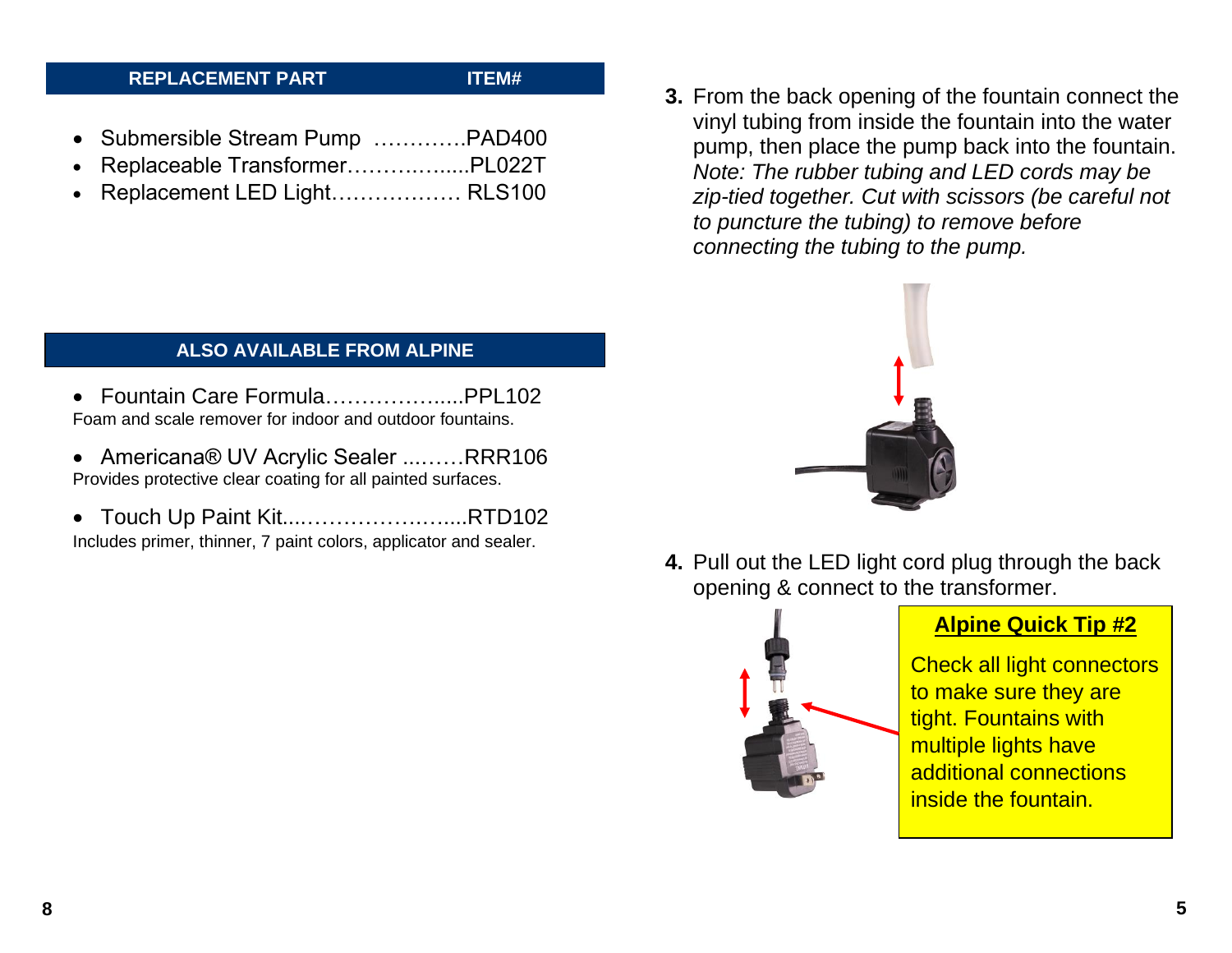**5.** Gently pour water into the fountain basin, being careful not to overflow and cause splashing. Make sure the water completely submerges the pump and the water runs clear during operation.

*NOTE: We recommend that you use distilled water to prevent scale build-up. The first time you operate the pump it can take up to 5 minutes for the air to be completely expelled and water begins to flow properly*



**6.** Plug the pump and light cord into your local power supply. Make sure that there is no water around the plug & always keep the power source in a dry place.



**7.** You can now adjust the water pump to your flow preference. (see Quick Tip #1) Once set, install the Back Door Cover by sliding it into the designated opening.



**Alpine Quick Tip #3**

Make sure your pump and light cords are tucked neatly into the cord slot.

**8.** Congratulations, your fountain is now complete. Don't forget to add water regularly as water will evaporate over time.

**Relax and enjoy your new fountain.**

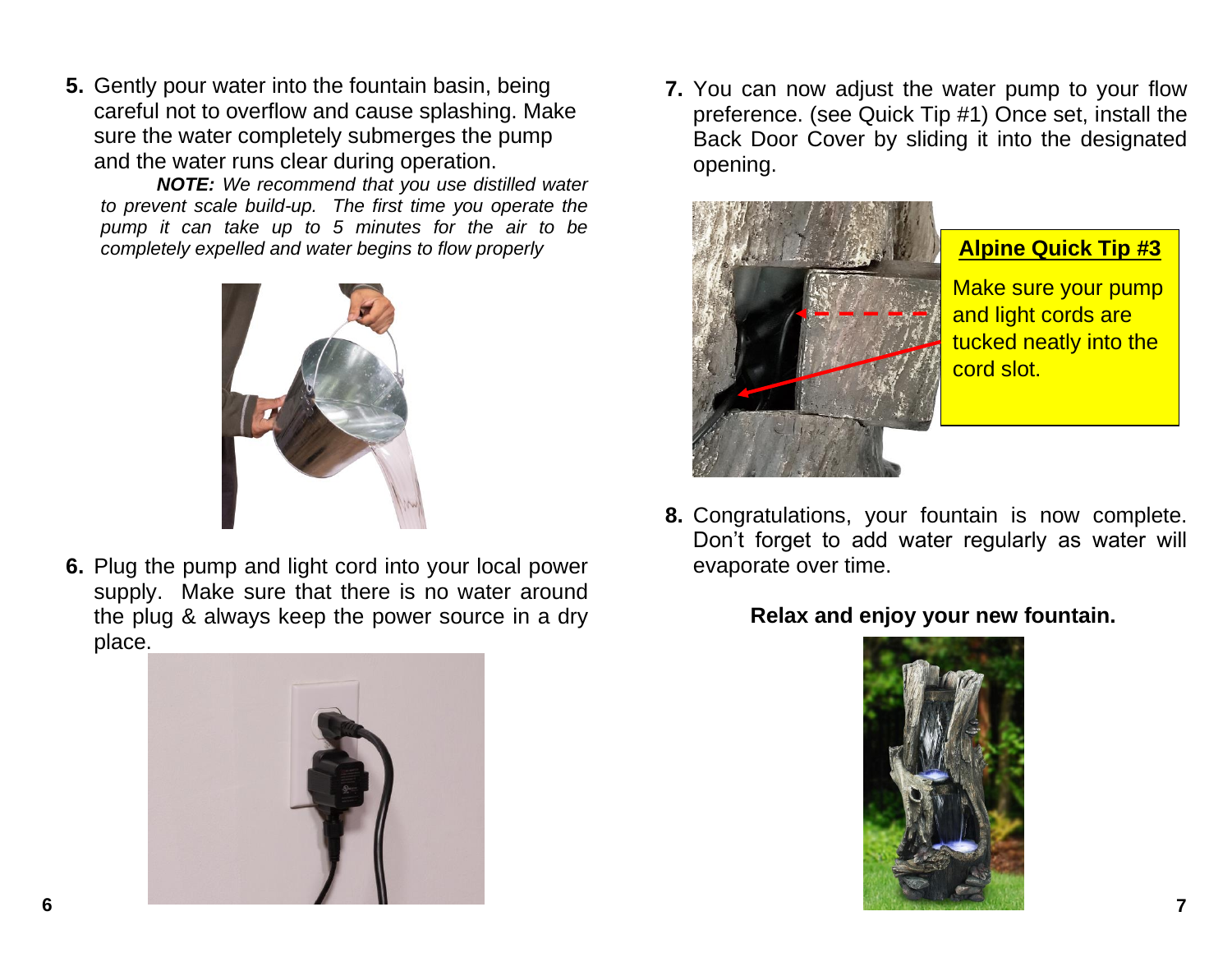### **ASSEMBLING & USING YOUR PRODUCT**

Unpack all components carefully. Please check to ensure all parts have been removed from the packaging. \**Some splashing may occur when the product is in use.* 

**1.** Place the fountain base on a smooth & level surface. Allow enough space to access the pump.



**2.** Remove the pump from its packaging and adjust the flow control to the lowest setting to avoid splashing until the fountain is completely assembled.



## **Alpine Quick Tip #1**

Turn to the Left / Counter-Clockwise to turn down the water flow. Turn the adjuster to the Right / Clockwise to turn up the water flow.

### **TROUBLESHOOTING**

If you have any questions and/or problems, please contact the retail store you purchased this fountain.

- **If your pump fails to run**
	- Check the circuit breaker or try a different outlet to make sure the pump is receiving electrical power.
	- Check the pump discharge and tubing for any kinks and/or obstructions
	- Any buildup obstructing the water flow can be flushed with a garden hose
	- Check the rotor by removing the front cover & plate to access the impeller area. Turn the rotor and make sure that the rotor is not jammed or broken
- **If your pump "spews"** 
	- Check the water level to make sure the pump is completely submerged and there is enough water in the basin to operate your fountain. Not having enough water will cause your pump to spew
- **If your pump is making abnormal loud noises**
	- Disconnect the pump from the electrical power supply and remove the front cover & plate
	- Carefully grip the impeller and gently pull the impeller/rotor assembly out of the pump housing
- Rinse the impeller/rotor assembly and clean the cavity with clean water. If breakage or damage is found, contact your local retailer for parts. **9 4**